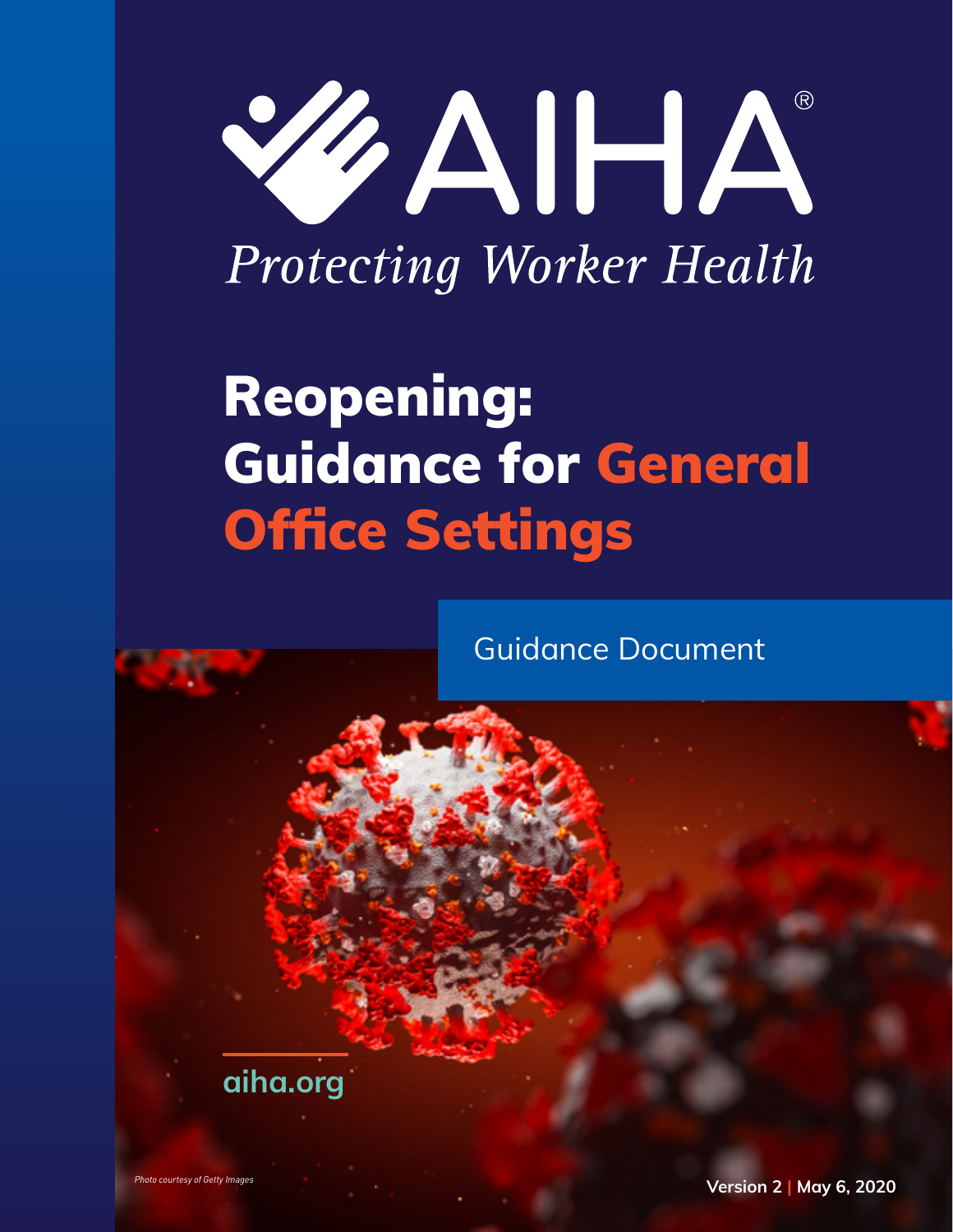Companies across all industries and sectors have been affected to some extent during the COVID-19 pandemic. Many were deemed "non-essential" in the United States (U.S.) by state and federal governments, resulting in employers halting operations and closing workplaces. The reopening of office workplaces should be conducted in a thorough manner accounting for several factors before employees are allowed to return. Employers in office settings should not only address preparing the workplace for operations to occur during a pandemic (e.g., enhanced disinfection measures), but also the indoor environmental quality (IEQ) of the workspace. For such businesses with indoor workplaces, IEQ is a concern for buildings that have been unoccupied and/or dormant for extended periods. Employers should also consider the comfort of employees as they return to work because they may be in a heightened state of concern. Putting in place thoughtful measures to ensure employees are well-positioned to transition back to work with minimal disruption is important.

With restrictions beginning to lift, employers are challenged with difficult questions pertaining to preparing the office to reduce the risk of COVID-19 transmission during operations and addressing IEQ concerns before reopening, such as:

- How can I prepare my employees for the heightened policy and guidelines now in place?
- How can I help alleviate stress and concern for employees while at work?
- What should I do to ensure that I am reducing the risk of transmission in common areas?
- How do I address items frequently used by employees (e.g., vending machines, coffee makers, ice machines, etc.)?
- Should I inspect the entire workplace before reopening?
- Should I run my HVAC system for a specific time period prior to reopening?
- How should I investigate odors?
- Should I wait after disinfecting before reopening?

Several measures can be taken to address COVID-19 and IEQ concerns before the workplace is fully reopened. Common approaches to addressing COVID-19 concerns also have the capacity to address IEQ concerns. In addition, IEQ concerns might also develop as operations resume. Therefore, preventative measures can be implemented to address issues that may arise from increased cleaning activities to address COVID-19 concerns. Lastly, all of this can be completed in a manner that allows for critical operations to be performed and reduce the risk of transmitting COVID-19 in the workplace.

*This document offers practical guidance for employer and employee led actions and in an office setting. It aims to address the key questions above by providing tips for 1) workplace preparation, 2) workforce management and 3) employee readiness.*

## **WORKPLACE: What should an Employer do to prepare their facility for reopening?**

Employers should continually monitor international (World Health Organization), national (U.S. Centers for Disease Control and Prevention), state, and local guidelines for changes in recommendations, cleaning strategies, and other best management practices. For example, general guidelines regarding best practices for specific industries, worker hygiene, cleaning and disinfection, physical distancing, and employee wellness should be reviewed and addressed. Changes to best practices may have an impact on IEQ (e.g., changes in cleaning practices may lead to increased chemical emissions, resulting in a need for ventilation modifications). In

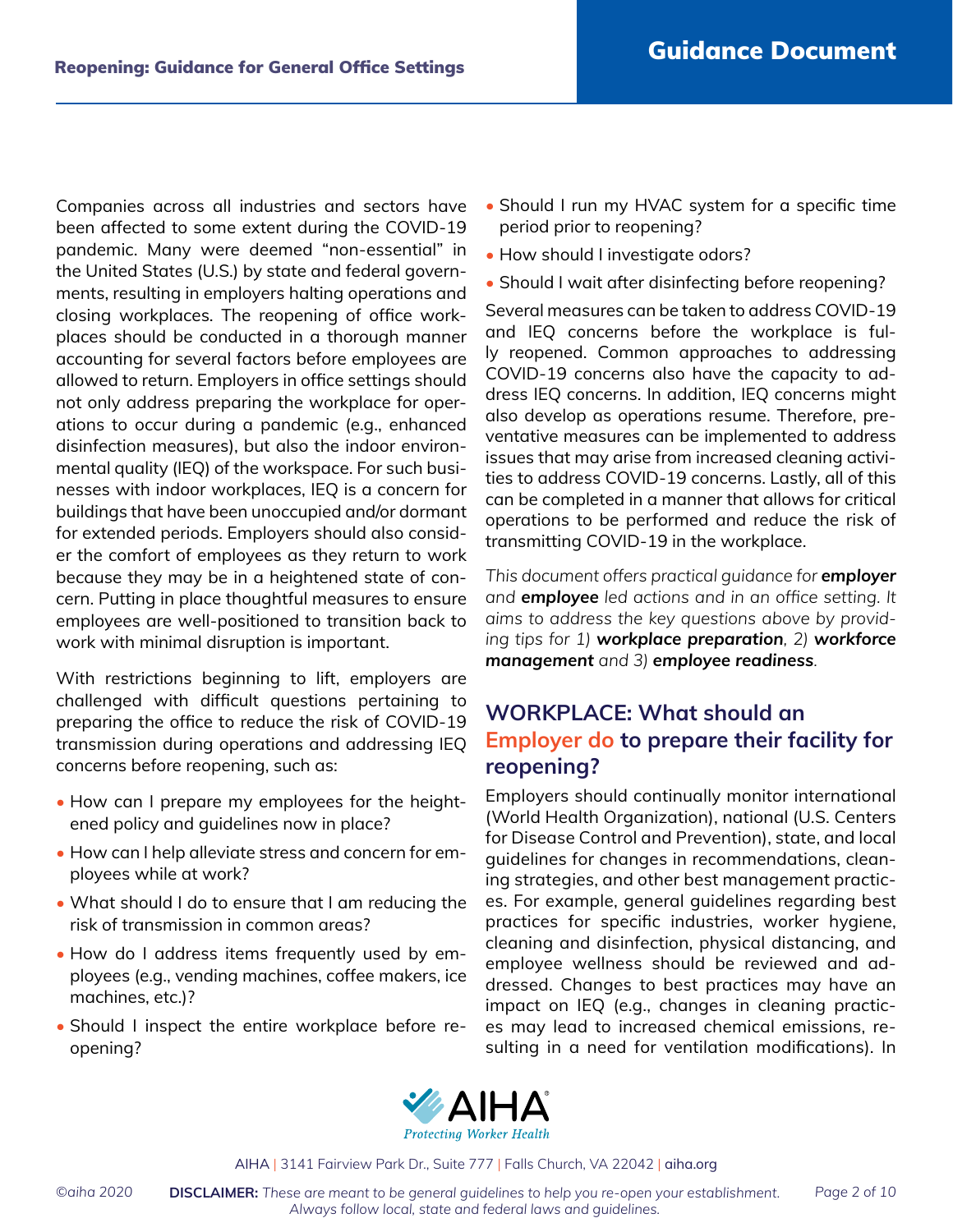addition to best practices, companies should consider a re-occupancy plan that includes a detailed response plan describing the actions to be taken if someone becomes ill with symptoms consistent with COVID-19 while at work.

Employers should also consider developing a team of professionals to monitor, assess, and implement new COVID-19 transmission risk mitigation strategies as they become available and consider how they relate to IEQ. Aspects to reopening an office that should be emphasized during the pandemic include: workplace configuration, conference rooms, lobby and common areas, kitchens, ventilation, and enhanced cleaning practices. All of these aspects, regardless of workplace sector or size, should be considered to ensure both worker safety and comfort when returning to work during a stressful time.

#### *General Office Space Configuration*

- Prior to re-occupancy, perform a detailed review of the configuration of your workspaces:
	- Consider eliminating reception seating areas and requesting that guests phone ahead or install a plastic partition at the reception area.
	- Review floorplans and remove or reconfigure seats, furniture and workstations as needed to preserve recommended physical distancing in accordance with guidelines.
	- Reconfigure workstations so that employees do not face each other, or establish partitions if facing each other cannot be avoided.
	- Temporarily replace amenities that are handled with high contact frequency, such as water coolers, coffee makers, and bulk snacks and replace them with alternatives.
- Consider using signage to deter use of amenities.
- If vending machines are used, provide and require cleaning and disinfectants to wipe down after each use.
- Reduce tasks requiring large amounts of people to be in one area. Design work to reduce or eliminate trade stacking in the same area.
- Employees should be encouraged to use virtual meeting tools, including phone and virtual teleconference, in lieu of in-person meetings, whenever possible.
- If in-person meetings are essential, consider limiting meetings to 10 people or less depending on local, state, and federal guidelines.

#### *Conference Rooms*

- Conference rooms that are used should be disinfected on a daily basis at minimum.
	- Disinfectant wipes or spray should be left in each conference room and employees should be encouraged to wipe down all surfaces and equipment (e.g., mouse, keyboard, phone) touched during conference room meetings.
- Consider limiting in-person meetings to 10 people or less, if virtual meetings are not feasible.
- If meetings are to occur in person, they should be conducted in a quick manner.
	- Lingering and socializing before and after meetings should be discouraged.

#### *Lobby and Common Areas*

- Common areas (e.g., lobby, security check-in) should be cleaned and disinfected on a daily basis at minimum.
- Regulate the use of common areas with clear signage (including maximum occupancy) and physical distancing measures in accordance with public health rules and guidelines.
	- Provide cleaning supplies for employees to utilize before/after they use common spaces and contact surfaces.
	- Encourage staff not to linger or socialize in common areas.

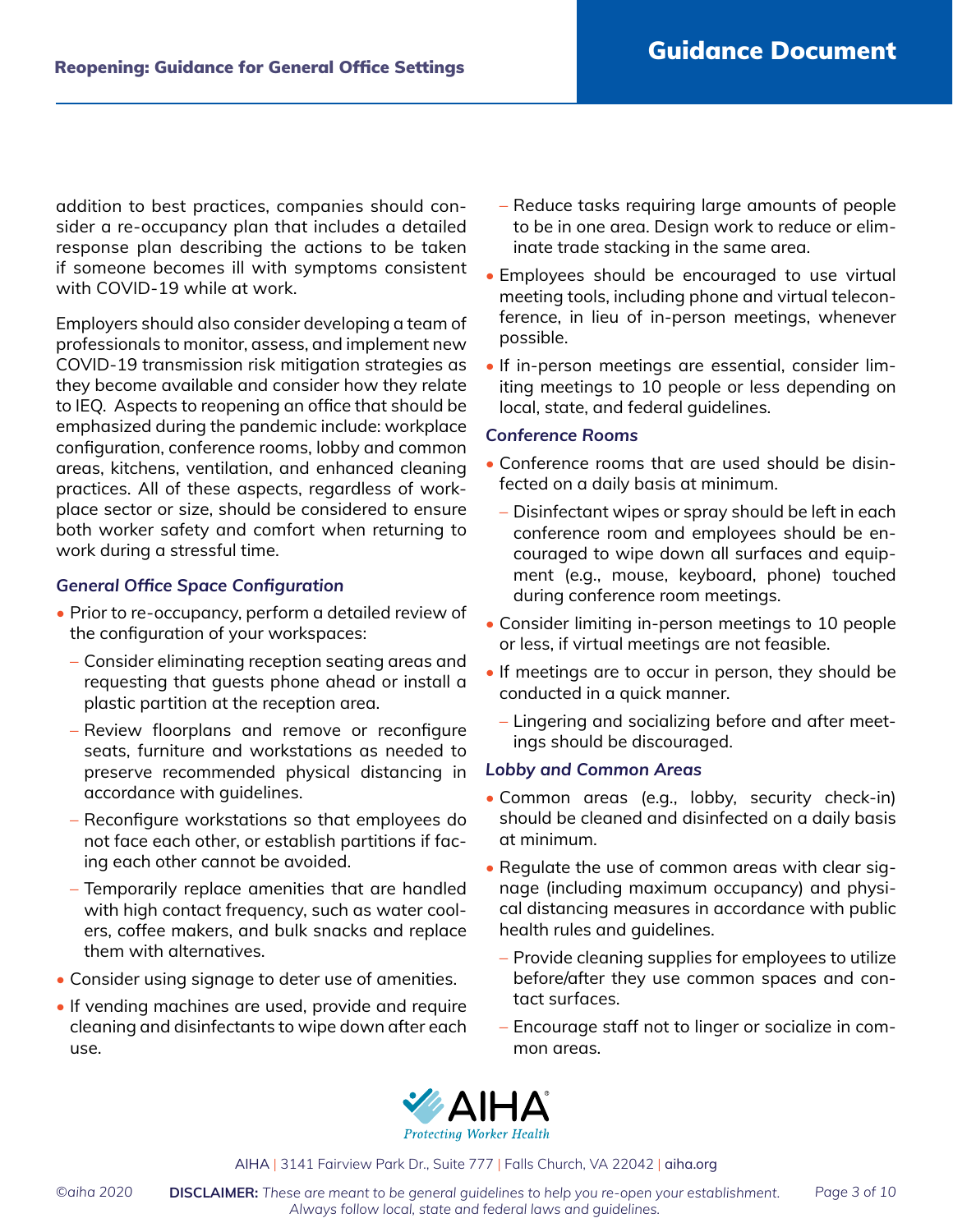- If physical distancing is not possible, then partitions can be placed between desks.
- Disinfect all surfaces and commonly touched equipment (e.g., check-in tablets).
- Employers and employees should not provide communal meals to employees, and should not make food available in common areas where employees may congregate.

#### *Kitchen*

- Kitchen areas should be cleaned and disinfected on a daily basis at minimum.
- Kitchen equipment should also be cleaned on a routine basis:
	- Coffee machines, refrigerator handles, and the ice machine handles should be disinfected at least three times per day.
	- The outside of dishwashers should be cleaned at the beginning and end of each shift.
	- All silverware and dinnerware should be cleaned in the dishwasher. This helps ensure thorough cleaning and disinfection.
	- Silverware should be stored in a way so that adjacent silverware is not easily touched when a worker is retrieving a piece.
	- Ice machines that require a handheld scoop should not be used, as it is difficult to control potential contamination in this case.
	- Water/beverage faucets that require workers to operate them with their hands should also be disinfected three times per day.
	- If silverware and dishes cannot be kept clean and covered, disposable options are recommended.
- Congregating in kitchen areas should be discouraged.

#### *Restrooms*

- Doors to multi-stall restrooms should be able to be opened and closed without touching handles if at all possible.
	- Place a trash can by the door if the door cannot be opened without touching the handle.
- For single restrooms, provide signage and materials (paper towels and trash cans) for individuals to use without touching the handles, and consider providing a key so disinfection measures can be better controlled.
- Place signs indicating that toilet lids (if present) should be closed before flushing.
- Place signs asking employees to wash hands before and after using the restroom.
- Provide paper towels in restrooms and disconnect or tape-off hand air dryers.
- Double efforts to keep bathrooms clean and properly disinfected.

#### *Ventilation*

- Ensure there is an adequate flow of fresh air to workspaces and optimize the ventilation system settings. Some ways to do this are:
	- Maximize fresh air through your ventilation system.
	- Ensure restroom is under negative pressure.
	- Ensure that the proper filtration is being used for not only normal office use but also what is recommended to control SARS-CoV-2 transmission.
	- Clean and disinfect all HVAC intakes and returns daily.
	- Consider seeking an HVAC professional and see ASHRAE updates for more information.
	- If fans such as pedestal fans or hard mounted fans are used, take steps to minimize air from fans blowing from one person directly to another.

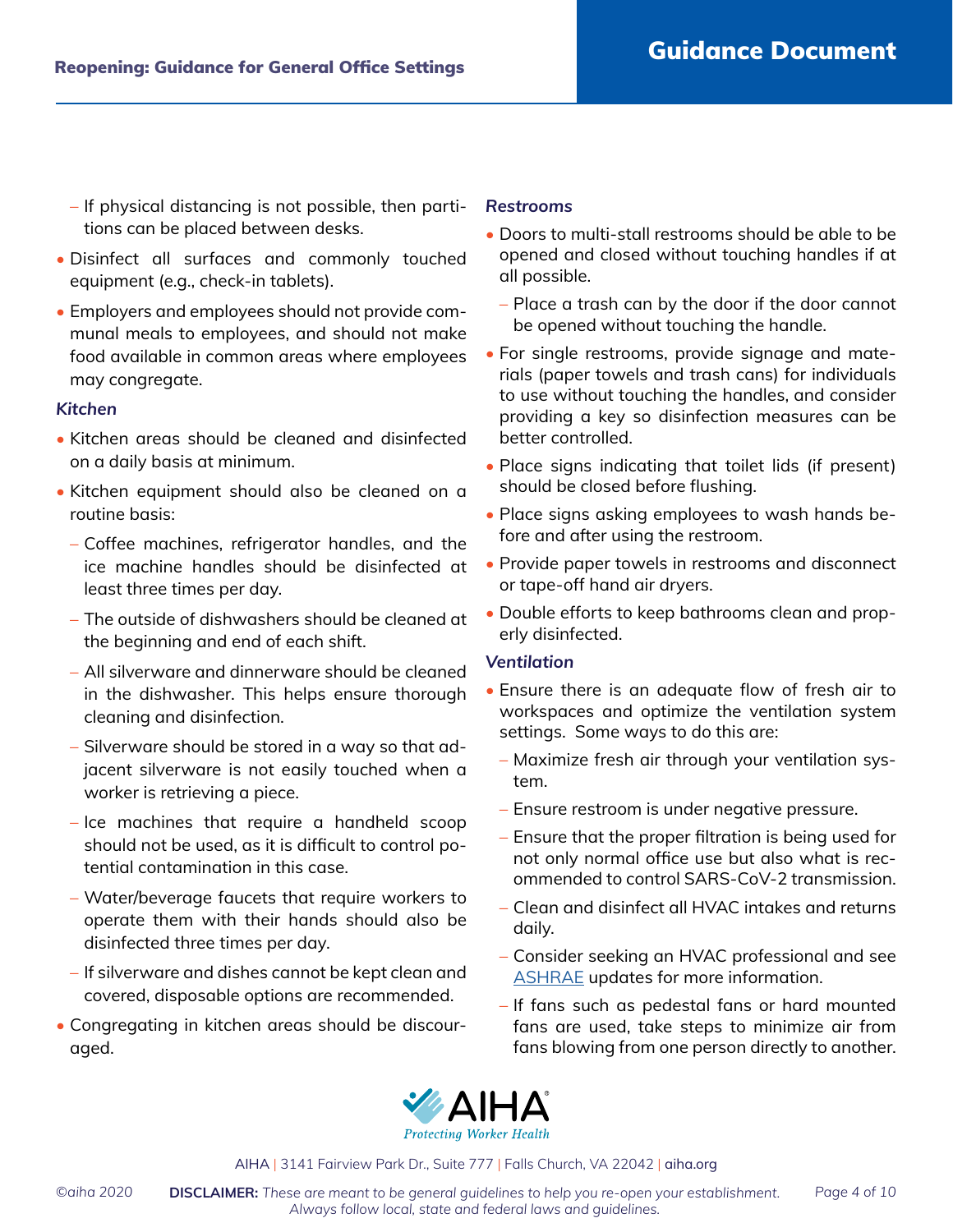If fans are disabled or removed, employers should remain aware of, and take steps to prevent, heat hazards.

#### *Enhanced Cleaning Practices*

- Select appropriate disinfectants consider effectiveness and safety.
	- The U.S. Environmental Protection Agency (EPA) has developed a list of products that meet EPA's criteria for use against SARS-CoV-2.
	- Review product labels and Safety Data Sheets and follow manufacturer specifications.
	- Consider consulting industrial hygiene experts if additional advice is needed.
- Establish a disinfection routine.
	- Ensure disinfection protocols follow product instructions for application and contact time.
	- All contact surfaces should be disinfected regularly, including:
		- > Individual workspaces between each shift.
		- > Common area contact surfaces between each use. Examples of commonly touched surfaces in office settings include:
			- o Door handles
			- o Elevator buttons
			- o Bathroom surfaces
			- o Kitchen appliances and surfaces
			- o Sign-in areas
			- o Common office electronics (e.g., phone, printer, keyboard, mouse, and personal devices)
	- Use disposable products when possible.
	- If reusable products are used, ensure that these products are maintained, handled and cleaned per product instructions.
	- Consider using a checklist or audit system to track when and how cleaning is conducted.
- Remove items and personal effects from surfaces to facilitate surface cleaning.
	- Request that occupants remove items from desks and other surfaces before leaving work each day.
	- Identify items with likely surface contact that are difficult to clean and remove or replace with alternatives.

#### *Indoor Environmental Quality (IEQ) Considerations*

Employers and business owners may find that they are having to deal with IEQ issues because workplaces have not been occupied or maintained in response to stay-at-home orders. AIHA has previously developed guidance for COVID-19-related building closures. As a major factor in employee comfort in office settings, IEQ issues are also an also discussed below.

Common IEQ issues include:

- Water damage
- Odors
- Pests and rodents
- Irritation from cleaners and disinfectants
- Employees feeling ill while at work
- Ensuring proper ventilation during the pandemic
- Varying pressures across workplace
- Humidity and temperature at an uncomfortable setting

#### *Temperature and Humidity*

- Ensure that temperature and humidity are set at range that are comfortable for most people. Some ways to do this are:
	- Maintain temperature at 68.5-75°F in the winter, and from 75-80.5°F in the summer.
	- Inspect windows and doors prior to reopening to ensure that leaks are not present.
	- Maintain relative humidity at 40-60%.

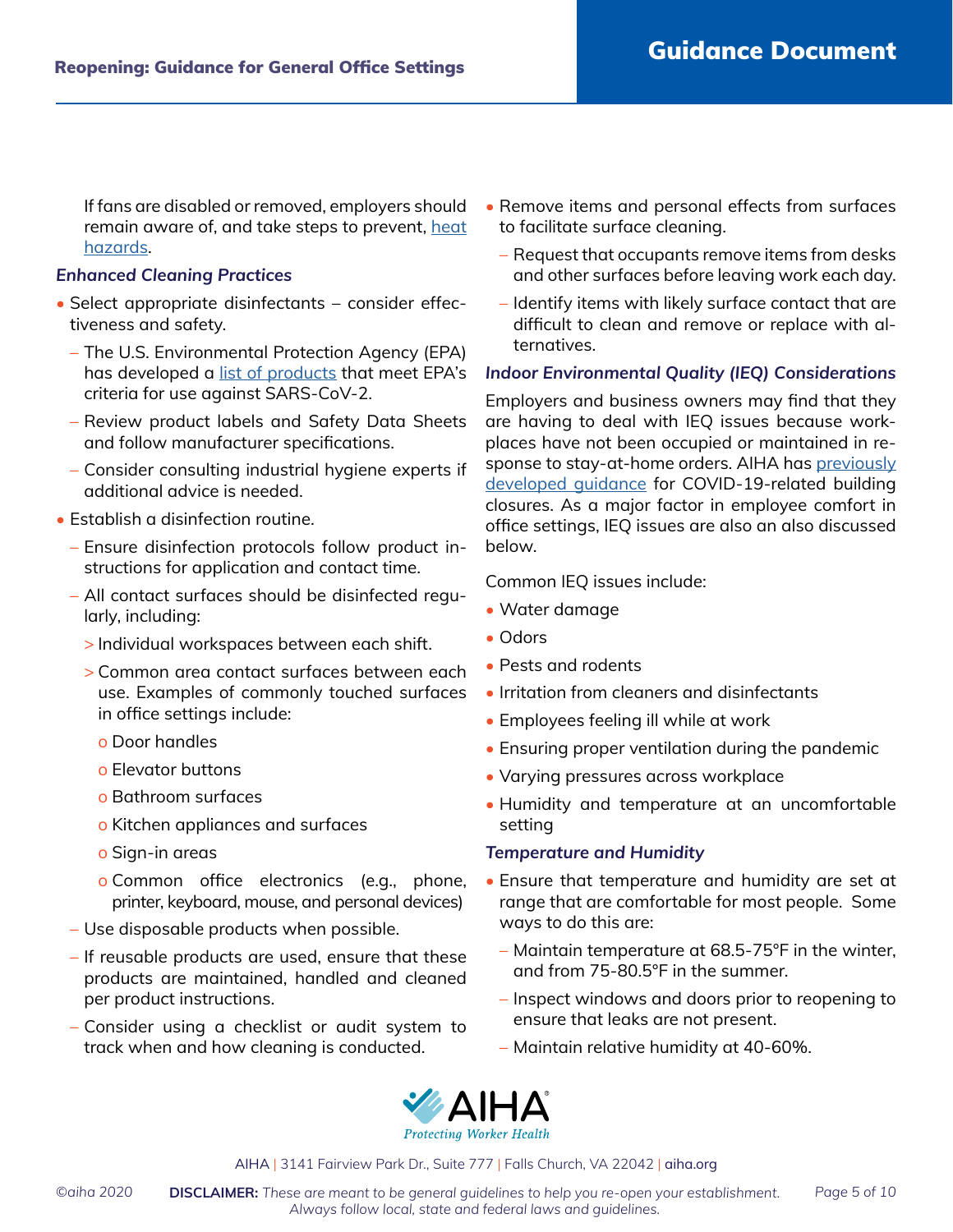– Ensure there is no standing water in the workplace.

#### *Odors*

- If odors are present prior to reopening, then facility management or a consultant should be contacted before investigating.
- If odors are noticed in a workplace where chemicals are stored, then a safety professional should be consulted.
- Common sources of odors can be due to:
	- P-traps in plumbing system
	- Carpet and furnishing off-gassing
	- Garbage/trash
	- Rodents and pests
	- Water intrusion
	- Refrigerator malfunction and drip pans
	- Unattended plants
	- Spoiled foods

#### *Water Damage*

- During workplace inspections, employers should ensure that water damage or standing water is not present. Signs of water damage include:
	- Stained ceiling tile
	- Bubbling paint
	- Carpet damage
	- Buckled floor
- Water damage can lead to mold growth that can contribute to adverse health effects if employees are exposed.
- If water damage is discovered, facilities management or a consultant should be contacted.
- If standing water is located, then water should be drained in a safe manner as soon as possible.
- If the source of water is not obvious or located in a hazardous area, then facilities management or a consultant should be contacted.
- Areas where water intrusion may occur:
	- Behind sinks
	- Refrigerators
	- Ice machines
	- Vending machines
	- Centralized plumbing rooms
	- Toilets
	- Water fountains
	- Windows and doors
	- Crawlspaces

#### *Waste*

- Outdoor and indoor waste areas should be inspected to ensure that waste was removed prior to shut down and quarantine measures were implemented.
- If waste remained in or around the workplace during shutdown, then rodents, pests, and opportunistic microbes may be present.
	- Facilities management or a consultant should be notified to clean up infested waste while wearing the appropriate Personal Protective Equipment (PPE).
- If odors produced from waste are present, then it is recommended to either adjust ventilation accordingly or open window and doors.
- Employers should be aware the waste pickup schedules may be altered, delayed, or rescheduled during the pandemic response.
- Employers are discouraged from attempting to "cover up" odors using products that produce a fragrance as employees may have an adverse reaction upon exposure.

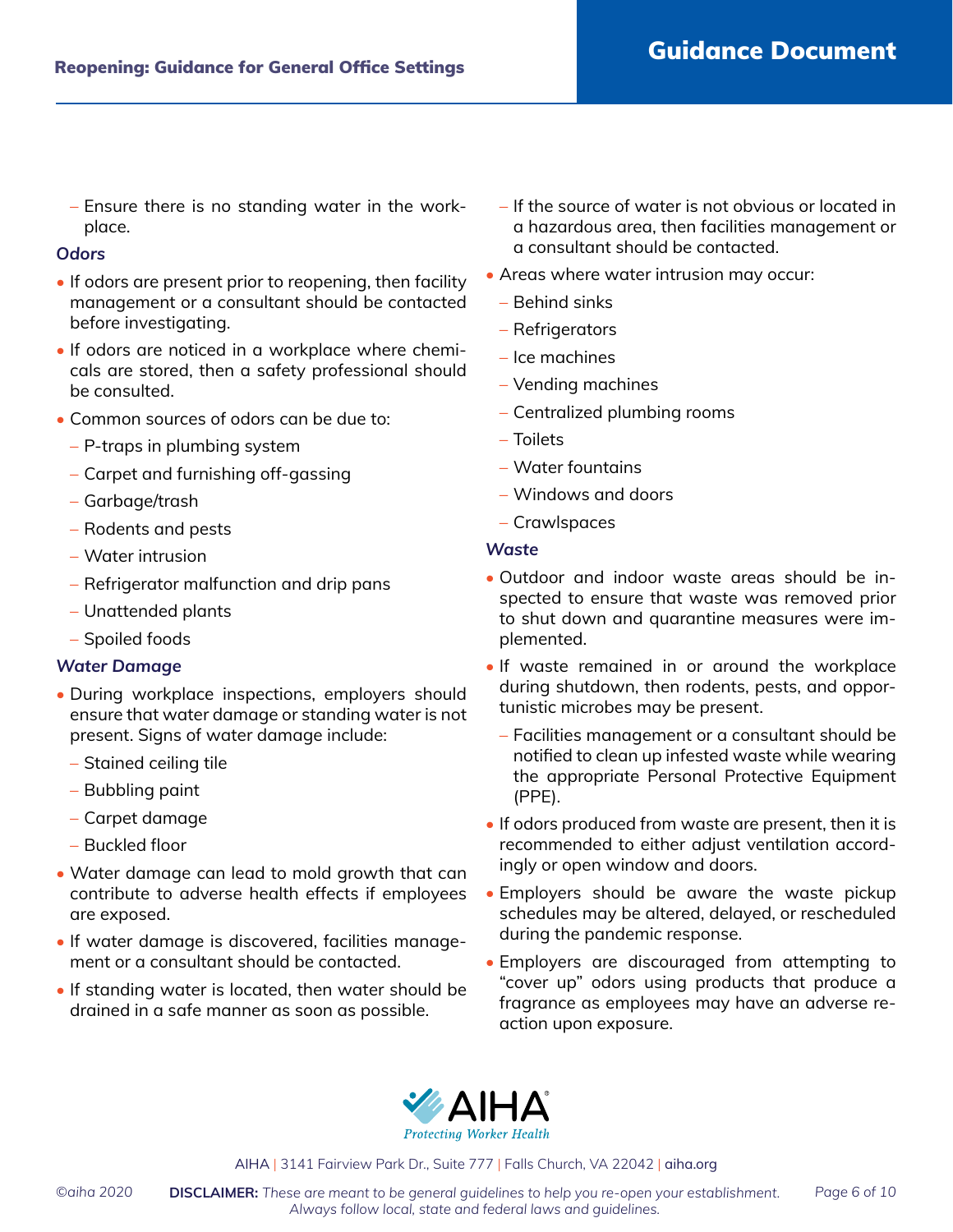## **WORKFORCE: What should an Employer do to prepare their employees for reopening?**

During the reopening process, employers should also consider how they will prepare their workforce. Aspects such as communication, training, and employee comfort are important to have in mind during development of the reopening plan to address employee.

#### *Communication*

- Adopt a communication policy that emphasizes transparency that is customized to your organization.
	- Communicate to employees what is being done to mitigate the spread of COVID-19 (e.g., disinfection routine, health policies for staff, and health & safety measures in place).
	- Establish formal and informal routes of communication for employees to express concerns, questions, comments, and feedback as it relates to IEQ.
	- Ensure that supplemental information on cleaning and disinfectant products are included in organization's hazard communication (HAZCOM) training.
- Communicate that employers may limit office hours and close-off or prohibit public access if needed.
- Employers should explore work-from-home options, staggering work shift/hours, and other flexible approaches for employees.
- If the workplace is located in a multi-tenant location, consider establishing a communication pathway with other tenants to inform of confirmed COVID-19 cases present in the building.
	- Tenants should also communicate IEQ concerns and response with one another to ensure all systems are in agreement and balanced (e.g., HVAC

systems can be shared by multiple tenants, therefore adjusting the system in one area may have negative effects in another area).

• Platforms for communicating with employees could include emails, texts, automated phone calls, texts, websites, and signage.

#### *Training*

- Employers should notify employees of new workplace policies and changes prior to reopening and upon resuming operations.
- Train employees on new or modified working schedules, how they can stay up to date on new scheduling requirements, and how to make requests for schedule changes if a need arises.
- Employees should receive, at minimum, awareness training on cleaning and disinfection products used in the workplace following OSHA Hazard Communication Standards. For employees who will use disinfectants and cleaners, training should also include proper use, PPE, disposal and all precautionary measures
- Health checks and reporting requirements of individuals infected with COVID-19 should be explained to employees prior to reopening and again once operations have resumed
	- Employees should evaluate their health constantly; if they are sick, have a fever, symptoms, or someone at home is sick then they should remain home. **NOTE: Employer HR Policies, HIPPA guidelines and other laws should be followed at all times.**
- At minimum, employees should wash their hands upon arrival to work, after touching their face or mask or any common contact surfaces, and when leaving work.
- If employees get the urge to sneeze or cough, they should cover their nose, mouth, and mask with a towel or handkerchief.

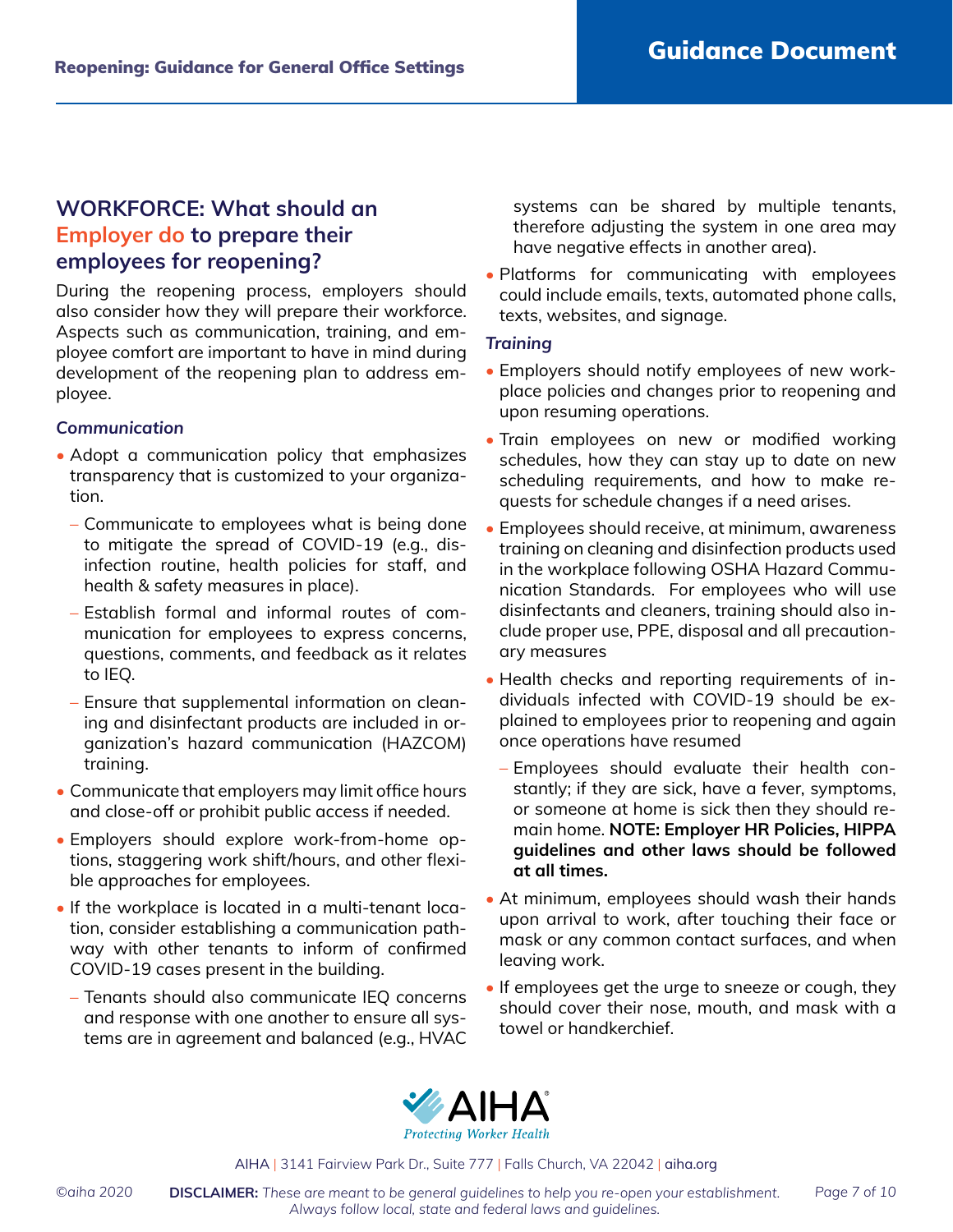- Employees should wash their hands and face thoroughly immediately after.
- Other Control Measures
	- If 6 ft physical distance cannot be maintained or in accordance with any local, state or federal guidelines, provide or encourage employees to wear face coverings, gloves, shoe covers and use hand sanitizer. **(NOTE: Homemade face coverings primarily protect others not yourself).**

**NOTE: If an employer chooses to provide an N95 respirator, please fully consider all the potential OSHA requirements.**

#### *Employee Comfort*

- Prior to reopening, consider flexible work schedules, work from home options, and anticipate a hesitant and potentially uncomfortable workforce.
- Ensure that the workspace is welcoming and well-prepared for employee occupancy.
- All aspects described above should be addressed prior to reopening and on a routine basis after the returning to work.
- Ensuring employee comfort helps instill confidence in management and employer during a stressful time.
- Management and leadership are encouraged to continuously check-in with employees to ensure that all concerns are heard, understood, and addressed (see Communication section above).
- Ensure all protective measures and supplies are available prior to occupancy (e.g., demarcate floors that have access to the public, rearrange office lay-

out to increase distance between employees, provide adequate hand washing/hand sanitizer supplies, etc.).

– Employee awareness of preparation measures and supplies contributes directly to the comfort employees can experience in the workplace.

## **EMPLOYEES: What should an Employee do to prepare to go back to the office?**

- Ask employers of new workplace policies, training and other changes related to all of the above topics.
- Evaluate your health constantly; if you are sick, have a fever, symptoms, or someone at home is sick then you should remain home. **NOTE: Employer HR Policies, HIPPA guidelines and other laws should be followed at all times.**
- At minimum, you should wash your hands upon arrival to work, after touching your face or face covering, any common contact surfaces and when leaving work.
	- If you get the urge to sneeze or cough, you should cover your nose, mouth, and mask with a towel or handkerchief.
	- You should wash your hands and face thoroughly immediately after sneezing or coughing.
- Other Control Measures
	- At all times, wear a face covering or something better if you have it.
	- Let your employer know if you have concerns about the PPE that may be provided to you and that you are properly instructed on how to use it.



AIHA | 3141 Fairview Park Dr., Suite 777 | Falls Church, VA 22042 | aiha.org

©aiha 2020 **DISCLAIMER:** These are meant to be general guidelines to help you re-open your establishment. Page 8 of 10 *Always follow local, state and federal laws and guidelines.*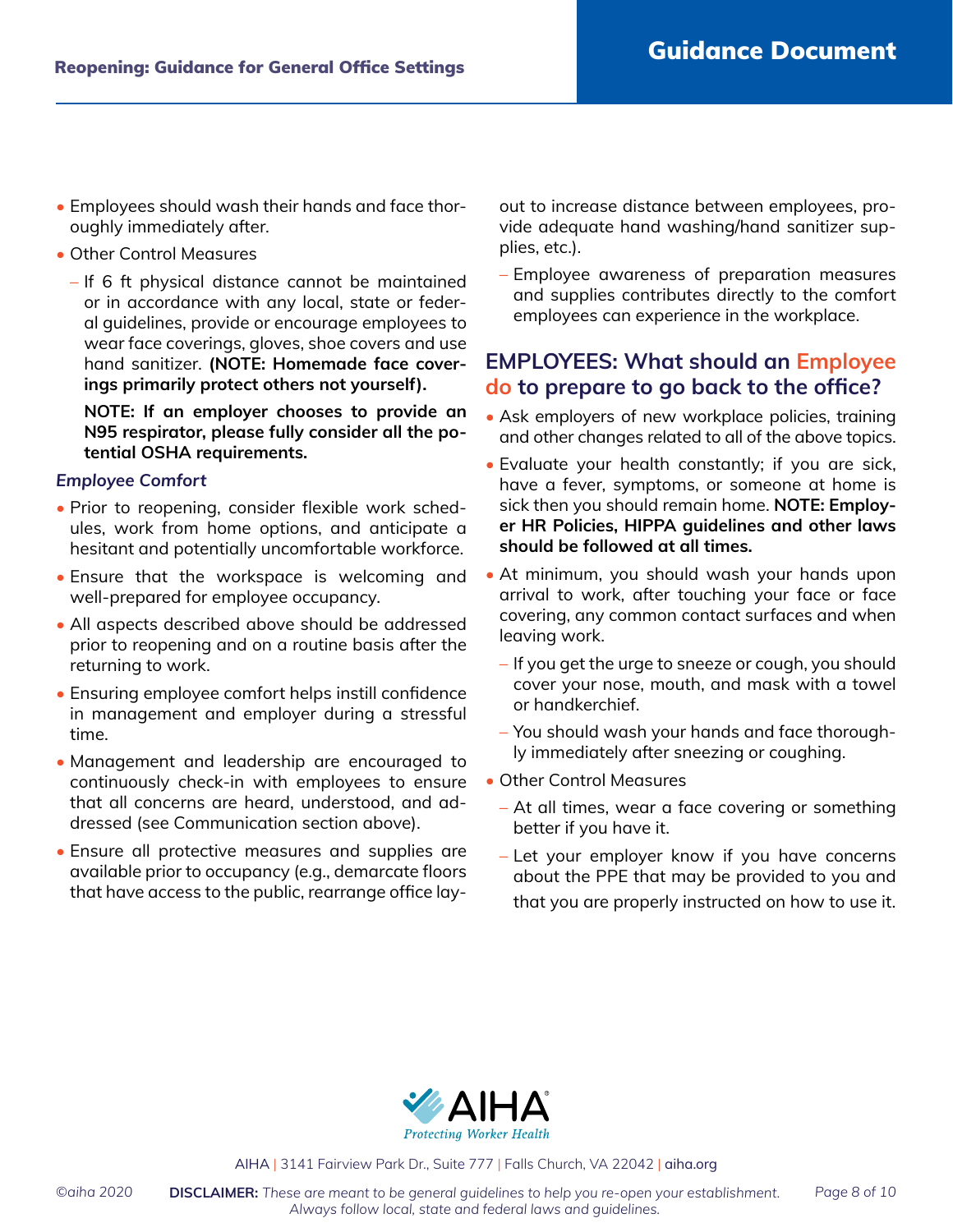#### **Resources**

- Building Owners & Managers Association International (BOMA): https://boma.informz.net/ BOMA/data/images/Getting%20Back%20To%20 Work%20Preparing%20Buildings%20for%20 Re%20Entry.pdf
- EPA has developed a list of disinfectants for use against SARS-CoV-2: https://www.epa.gov/pesticide-registration/list-n-disinfectants-use-againstsars-cov-2
- AIHA's Indoor Environmental Quality Committee developed this guidance document about reopening buildings after closures due to COVID-19: https://aiha-assets.sfo2.digitaloceanspaces.com/ AIHA/resources/Public-Resources/Recovering-FromCOVID-19BuildingClosures\_GuidanceDocument.FINAL.pdf
- ASHRAE has a list of COVID-19 resources for addressing HVAC challenges in workplaces during the pandemic: https://www.ashrae.org/technical-resources/resources
- OSHA provides resources discussing IAQ and related topics for workplaces: https://www.osha.gov/ SLTC/indoorairquality/
- NIOSH provides a centralized resource for discussions around IEQ in the workplace: https://www. cdc.gov/niosh/topics/indoorenv/default.html
- AIHA's Indoor Environmental Quality Committee developed these guidance documents about reopening and cleaning buildings after closures due to COVID-19: https://aiha-assets.sfo2.digitaloceanspaces.com/AIHA/resources/Public-Resources/RecoveringFromCOVID-19BuildingClosures\_GuidanceDocument.FINAL.pdf and https:// aiha-assets.sfo2.digitaloceanspaces.com/AIHA/ resources/Guidance-Documents/Workplace-Cleaning-for-COVID-19-Guidance-Document\_FI-NAL.pdf



AIHA | 3141 Fairview Park Dr., Suite 777 | Falls Church, VA 22042 | aiha.org

©aiha 2020 **DISCLAIMER:** These are meant to be general guidelines to help you re-open your establishment. Page 9 of 10 *Always follow local, state and federal laws and guidelines.*